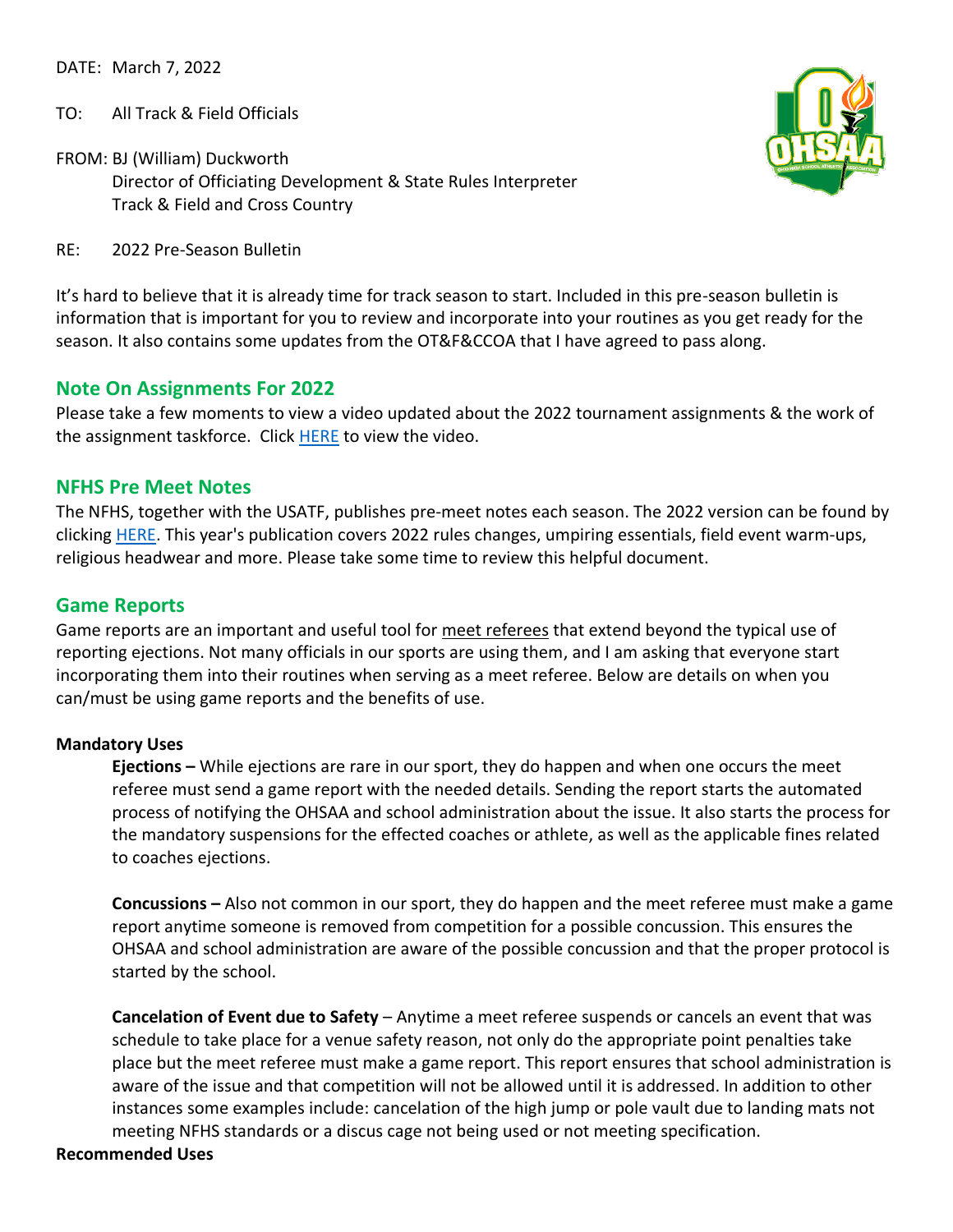**Poor Sportsmanship not Resulting in an Ejection** – At times, a meet referee may be aware of an instance of poor sportsmanship with a coach that did not result in an ejection. Utilizing a game report in this instance helps ensure the school is aware of the issue and can take appropriate steps to correct it.

**Great Sportsmanship** – We all know that complaints always get voiced more than compliments. If you as a meet referee are aware of a coach or athlete that has gone above and beyond or is expressing exceptional sportsmanship, I ask that you report that positive experience. Doing this helps ensure the administration is aware of the exceptional work of their coach or student athlete. I know some people are already doing this by calling or sending an email to the school AD, I ask that you use a game report. This makes sure all appropriate administrators are made aware.

**Uniform Issues** - I am not suggesting a referee send a game report for every unform issue. When a meet referee has experienced multiple uniform issues at multiple meets from the same school, a game report can be helpful in getting the issue corrected.

# **OHSAA Weather Policy**

Weather is always an issue with track in Ohio. It is important that everyone take the time before the meet to review the weather forecasts and know what to expect. Is there a chance of lighting that could cause a delay and need evacuation? Is it going to rain and special attention will need to be focused on safety due to the wet conditions? Upon arriving at a meet, officials should speak with the meet manager and the referee to find out the plan for weather at their location. Every site is different and every location should have a plan in the instance of severe weather. The OHSAA weather policy can be found by clicking [HERE.](https://www.ohsaa.org/sports/inclementweatherpolicy)

# **COVID, Mask Wearing & Vaccination Status**

While cases are declining, COVID is not going anywhere and I hope that everyone is taking the steps they feel appropriate to ensure they and their families stay safe and healthy. While the OHSAA has no regulations related to the wearing of masks for contest officials, it is expected that you comply with any governmental or school system-imposed requirements for the meets that you work. Regulations related to masks are evolving so it is likely they will not be included in your contract. Officials should communicate with the meet manager or other host representative to ensure they know the regulations at their site and come to the meet prepared to comply. Everyone is entitled to their own opinion on the effectiveness of and the use of masks as well as the vaccine, however, these personal opinions do not give anyone the right to treat others unfairly. It is expected that everyone is treated with the upmost respect and in line with the Officials Code of Ethics.

# **One Rule - One Interpretation & Preventative Officiating**

As we move into another season, our goal should be consistent application of all rules regardless of the level of competition. Preventative officiating should be practiced to mitigate violations when possible but this does not mean we ignore or turn a blind eye to violations early in the season. Ignoring small violations early leads to an increased number of violations when the tournaments start. In addition to preventative officiating, we should be ensuring athletes and coaches understand the rules and what needs corrected when violations occur. We must strike the correct balance of rule enforcement and education especially early in the season to avoid issues down the road.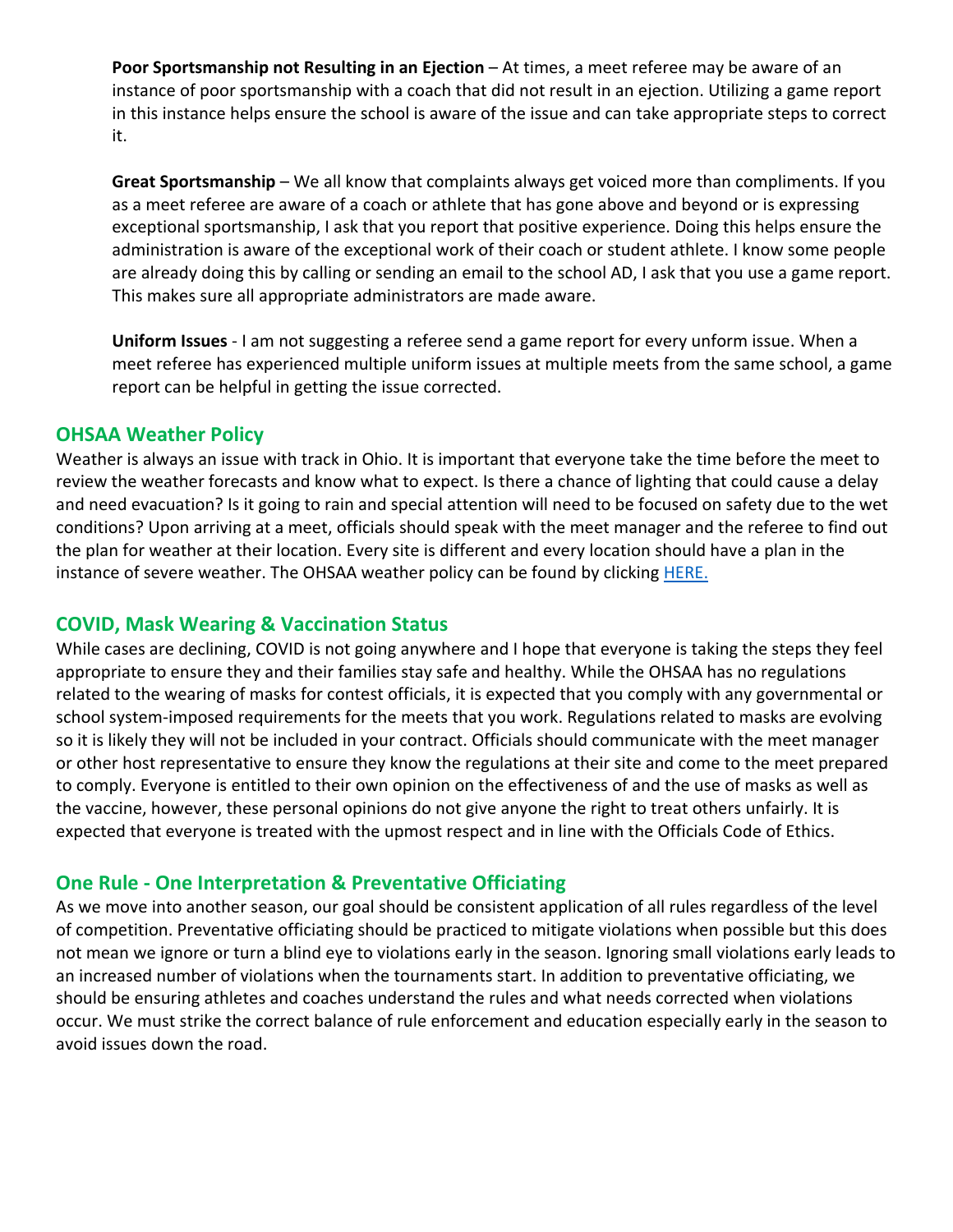# **Recruitment, Mentorship & Retention of Officials**

Over the past 10 years, we have seen a 20% decline in the number of registered officials. We lose more officials each year than we gain. Recruitment, mentorship and retention falls on each of us and we all should be focused on this increasingly important work. New track officials can sign up and test at any time, so we have the opportunity to recruit all season long. Take time at each meet to talk with the volunteers about the benefits of getting registered. Also, talk with the coaches and ask to make presentations to the parents and students on becoming officials. High school students can test, become class 3 officials and work middle school meets until they graduate high school. Veteran officials should be taking the time needed to mentor younger officials. Anything we can do to recruit new officials, mentor less experienced ones and retain them after they sign up will pay dividends in the future for the strength of our sport.

# **Introduction of New Sport Administrator**

The OHSAA recently announced that Dustin Ware has been hired and will serve as sports administrator for Track & Field and Cross Country as well as several other sports. I will continue to handle rules and officiatingrelated items while Dustin will be responsible for the day-to-day administration of the sport, including eligibility, tournaments and other administrative issues. Dustin can be reached a[t dware@ohsaa.org.](mailto:dware@ohsaa.org)

### **A Little About Dustin:**

Dustin is originally from Charleston, WV and attended Marshall University where he received a degree in Criminal Justice and Sports Management. Dustin and his wife of 20 years moved to Columbus in 2004. Together they have a 14-year-old daughter who will be shot putting and throwing the disc for the first time this season. She also plays soccer and basketball and is a member of the National Honor Society. Dustin has 19 years of athletic administration experience most recently as AD at Walnut Ridge High School. He is the owner and founder of the Ohio Combat Sports Academy, American Grappling Challenge and ARC Training Solutions. In 2020, he served as a member of Governor DeWine's COVID-19 Group Advisory Committee for the reopening of recreational & athletic facilities.

### **A Note to Starters on Starter Shells**

As you are aware, the supply of starter shells has become more inconsistent over the past few seasons. Myself and the staff at the OHSAA office continue to work to secure supplies of shells for future use but as with many things during and after COVID the status is not for certain. I encourage those who start meets to "save their brass" and find local companies or individuals that can repack them. This reuse will help reduce our need of new supplies and will ensure you have what you need.

# **OT&F&CCOA Summer Rookie Clinic**

The OT&F&CCOA is excited to introduce a new educational opportunity in 2022 focused on giving younger officials the ability to learn from live action. "Rookies" who sign up for this opportunity will be paired with veteran officials who will take them though each event and officiating position. The state meet will serve as the backdrop for this new opportunity with the veterans instructing on rules, mechanics and best practice as they happen in real time. The clinic will be available for any official with 10 years or less of experience and will be limited to the first 30 rookies who register, there will be a waiting list. You must be a member of the OT&F&CCOA to participate. If you are not currently, you can pay your membership dues at the time of registration. The cost is \$50 and includes lunch, parking and an all-access pass. All participants will receive one local meeting credit that will be applied for the 2023 spring season. For more information, please see the email sent out previously or click [HERE.](https://docs.google.com/forms/d/1m2ePeWBDHurZIq1AosjVk3PBDaiMt7vkwwLMXA6mVIY/edit#responses) Questions can be directed to OT&F&CCOA Secretary Dennis Sabo at [densabo@gmail.com.](mailto:densabo@gmail.com) Please note this is NOT an OHSAA event, it is an educational opportunity sponsored by the OT&F&CCOA. At the time of the writing of this bulletin only a handful of spots remain for this opportunity.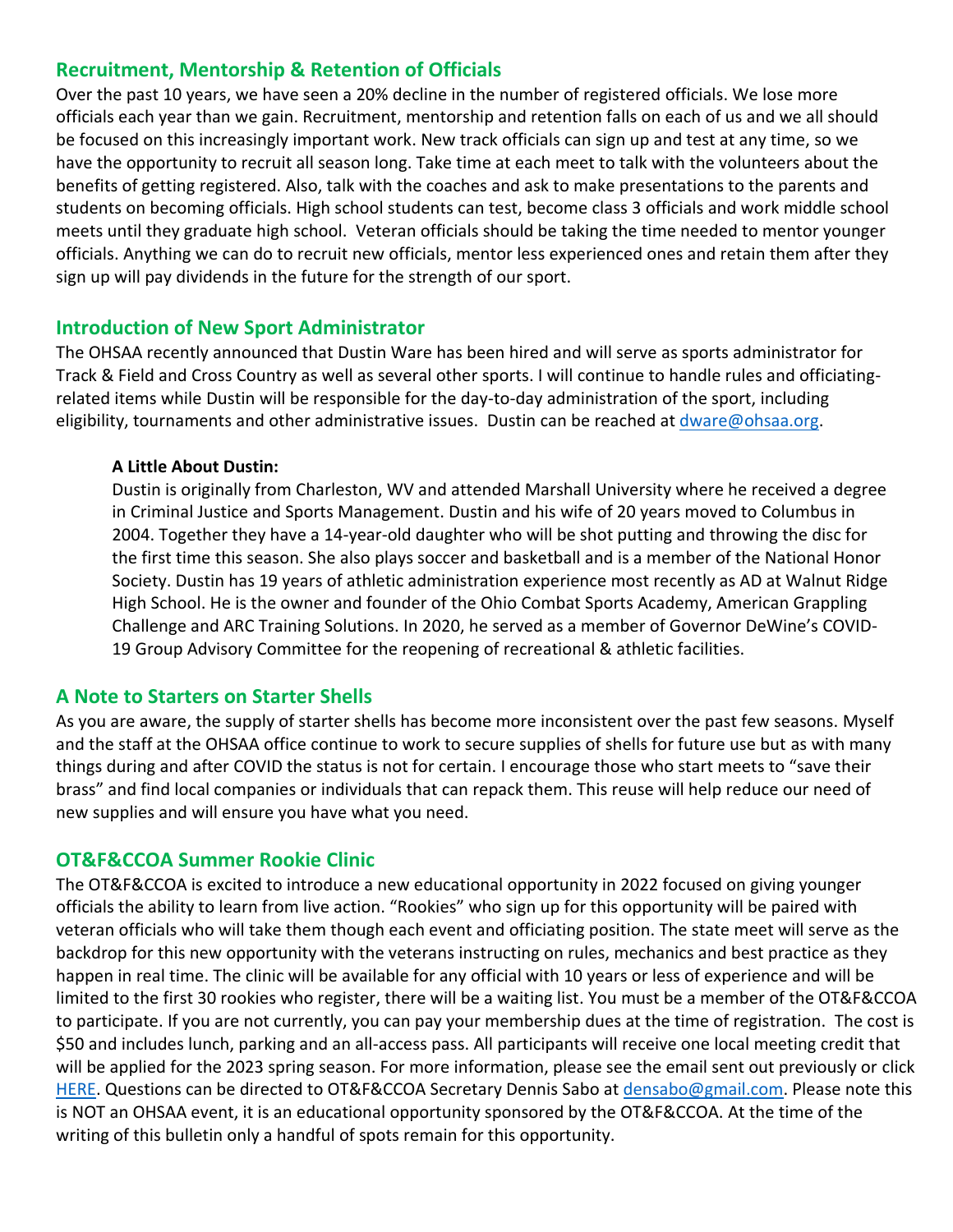# **OT&F&CCOA Scholarship Applications**

Each year, the Ohio Track & Field and Cross Country Officials Association awards the Fred Dafler Scholarship to a family member of one of its members. Starting in 2022, the OT&F&CCOA will award the Fred Dafler Scholarship and begin awarding the Rick Haddix Scholarship.

The Haddix & Dafler Scholarships will be awarded yearly to family members of OT&F&CCOA members. If you are not a member, you can contact Dennis Sabo (densabo@gmail.com) to join. Selection criteria for the scholarships include leadership qualities, athletic participation, reliability, sportsmanship, academic achievement, and extracurricular activities. For complete requirements and to download the applications, please click [HERE](https://otfccoa.wixsite.com/ohiotrackofficials/forms) and then click on the photo next to the scholarship description. All applications must be submitted by May 1, 2022.

# **Facebook Page**

To help keep everyone connected and to foster collaboration and conversation, I created a Facebook group. All officials, coaches, meet managers, meet volunteers as well as anyone interested in becoming and official or coach are invited to join. Visit and join by clicking [HERE.](https://www.facebook.com/groups/ohiohstrackandcross/)

### **Note On Officials Uniforms**

Many people have reached out with questions related to the November bulletin that included a reminder about official's uniforms. To clarify, rain gear is not part of the uniform and does not need to have an OHSAA logo on it.

# **General Reminders**

### **Virtual Meetings for Local Credit**

Two local rules meetings will be offered by the OHSAA. Information about these meetings was shared with everyone in January and that bulletin can be found by clicking [HERE.](https://www.ohsaa.org/Officiating/DOD) You will receive an email from the OHSAA when each is posted that will include the deadline to complete each one.

### **Manual for Coaches & Officials**

Please make sure you review the 2022 manual. I recommend you keep a digital or hard copy with you at all meets in addition to the NFHS books. The manual can be found by clicking [HERE](https://www.ohsaa.org/sports/track) .

### **State Rules Interpretation**

If you have not already completed the state rules interpretation, the deadline is fast approaching. **Online Meeting Available:** February 9, 2022 at 9am – March 26, 2022 at 11:59pm **Online Meeting Available WITH \$50 LATE FEE:** March 27, 2022 – April 25, 2022 at 11:59pm

### **Q & A Session – NEW in 2022!**

Q&A sessions for those who have viewed a state meeting are quickly approaching, the schedule is below

### **Northeast District**

March 15, 2022 6 – 6:45pm To join the video meeting, click this link:<https://meet.google.com/yps-zovv-xzt> Otherwise, to join by phone, dial +1 252-699-0135 and enter this PIN: 202 967 002#

### **Northwest District**

March 15, 2022 7 – 7:45pm To join the video meeting, click this link:<https://meet.google.com/jjj-zqdo-kqc> Otherwise, to join by phone, dial +1 219-250-1846 and enter this PIN: 870 392 505#